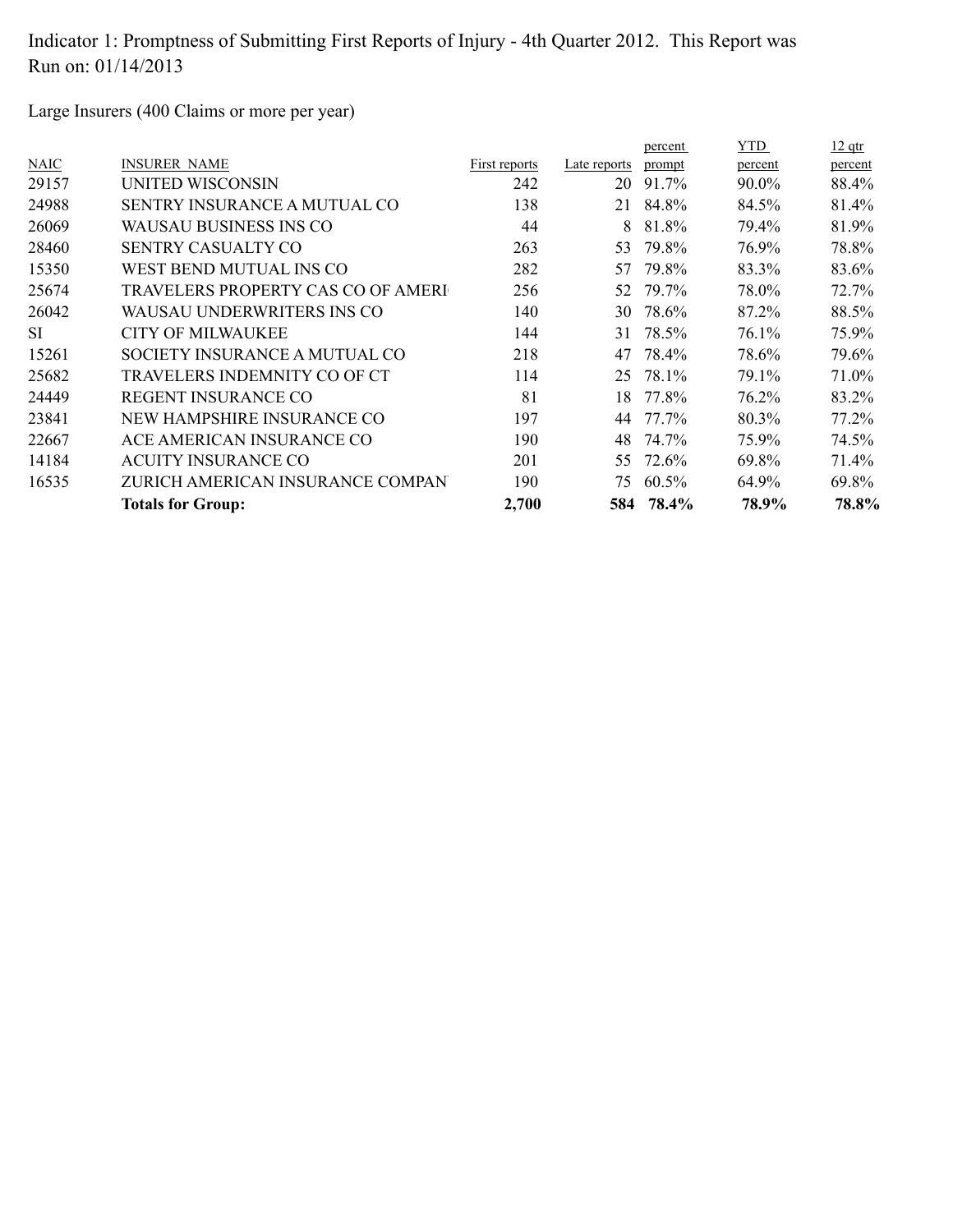Medium Size Insurers (65 -399 Claims or more per year)

| <b>NAIC</b> | <b>INSURER NAME</b>                     | <b>First reports</b> | Late reports   | percent<br>prompt | <b>YTD</b><br>percent | $12$ qtr<br>percent |
|-------------|-----------------------------------------|----------------------|----------------|-------------------|-----------------------|---------------------|
| 21407       | <b>EMCASCO INSURANCE CO</b>             | 81                   |                | 10 87.7%          | 90.9%                 | 89.6%               |
| 20508       | VALLEY FORGE INS CO                     | 15                   |                | 2 86.7%           | 90.8%                 | 87.2%               |
| 11527       | LEAGUE OF WIS MUNICIPALITIES MUTUA      | 43                   |                | $686.0\%$         | 89.7%                 | 90.4%               |
| 14303       | <b>INTEGRITY MUTUAL INS CO</b>          | 34                   | 5              | 85.3%             | 88.2%                 | 86.6%               |
| 11374       | <b>SFM MUTUAL INS CO</b>                | 47                   | 9              | 80.9%             | 87.6%                 | 85.9%               |
| 21458       | <b>EMPLOYERS INSURANCE CO OF WAUSAU</b> | 57                   | 12             | 78.9%             | 86.7%                 | 88.7%               |
| 15091       | <b>RURAL MUTUAL INS CO</b>              | 70                   | 9              | 87.1%             | 86.4%                 | 85.8%               |
| 29424       | HARTFORD CASUALTY INS CO                | 34                   |                | 6 82.4%           | 86.1%                 | 81.6%               |
| SI          | DEPT OF ADMINISTRATION                  | 60                   |                | 10 83.3%          | 85.6%                 | 82.7%               |
| 19445       | NATIONAL UNION FIRE INS CO OF PITTSB    | 36                   |                | 9 75.0%           | 84.4%                 | 82.4%               |
| SI          | UW-SYSTEM ADMINISTRATION                | 29                   | 7              | 75.9%             | 84.2%                 | 75.7%               |
| 24830       | CITIES & VILLAGES MUTUAL INS CO         | 21                   | $\overline{4}$ | 81.0%             | 84.1%                 | 79.7%               |
| 14176       | HASTINGS MUTUAL INS CO                  | 24                   |                | 2 91.7%           | 83.9%                 | 73.0%               |
| 19950       | WILSON MUTUAL INS CO                    | 62                   |                | 11 82.3%          | 83.3%                 | 82.7%               |
| 10677       | CINCINNATI INSURANCE CO                 | 58                   |                | 10 82.8%          | 83.1%                 | 80.6%               |
| 15377       | WESTERN NATIONAL MUTUAL INS CO          | 31                   |                | 4 87.1%           | 82.7%                 | 81.0%               |
| 23434       | MIDDLESEX INSURANCE CO                  | 66                   |                | 9 86.4%           | 82.7%                 | 76.5%               |
| 31895       | AMERICAN INTERSTATE INS CO              | 13                   | 1              | 92.3%             | 82.6%                 | 71.6%               |
| 10998       | MICHIGAN COMMERCIAL INS MUTUAL          | 17                   | 4              | 76.5%             | 82.4%                 | 82.6%               |
| 21415       | EMPLOYERS MUTUAL CASUALTY CO            | 23                   | 5              | 78.3%             | 82.4%                 | 80.2%               |
| 18988       | <b>AUTO OWNERS INS CO</b>               | 21                   | 3              | 85.7%             | 82.3%                 | 81.9%               |
| 29459       | TWIN CITY FIRE INS CO                   | 62                   |                | 11 82.3%          | 81.6%                 | 81.2%               |
| 19410       | COMMERCE & INDUSTRY INS CO              | 26                   |                | 4 84.6%           | 81.1%                 | 83.7%               |
| 10804       | CONTINENTAL WESTERN INS CO              | 20                   |                | 4 80.0%           | 80.9%                 | 76.0%               |
| 24414       | <b>GENERAL CAS CO OF WI</b>             | 26                   | $\overline{2}$ | 92.3%             | 80.5%                 | 81.4%               |
| 31003       | TRI STATE INS CO OF MN                  | 9                    |                | 4 55.6%           | 80.0%                 | 79.7%               |
| 19275       | AMERICAN FAMILY MUTUAL INS CO           | 20                   | $\overline{4}$ | 80.0%             | 80.0%                 | 76.7%               |
| 13986       | FRANKENMUTH MUTUAL INS CO               | 32                   | 7              | 78.1%             | 79.6%                 | 75.3%               |
| 25666       | TRAVELERS INDEMNITY CO OF AMERICA       | 19                   |                | 6 68.4%           | 79.3%                 | 69.9%               |
| 25402       | EMPLOYERS ASSURANCE CORP                | 28                   | 7              | 75.0%             | 79.1%                 | 73.8%               |
| 23035       | LIBERTY MUTUAL FIRE INS CO              | 36                   |                | 6 83.3%           | 78.9%                 | 78.8%               |
| 22543       | SECURA INSURANCE A MUTUAL CO            | 97                   |                | 27 72.2%          | 78.9%                 | 78.0%               |
| 23043       | LIBERTY MUTUAL INS CO                   | 20                   |                | $6\quad 70.0\%$   | 78.7%                 | 85.2%               |
| 26425       | WAUSAU GENERAL INS CO                   | 3                    |                | $1\quad 66.7\%$   | 78.3%                 | 83.0%               |
| 10166       | ACCIDENT FUND INS CO OF AMERICA         | 30                   | 8              | 73.3%             | 78.2%                 | 79.8%               |
| 37885       | XL SPECIALTY INSURANCE COMPANY          | 25                   | 9              | 64.0%             | 77.8%                 | 75.7%               |
| 24147       | OLD REPUBLIC INS CO                     | 92                   | 28             | 69.6%             | 77.3%                 | 73.7%               |
| 19429       | INSURANCE COMPANY OF STATE OF PA        | 28                   |                | 7 75.0%           | 76.3%                 | 72.5%               |
| 20494       | TRANSPORTATION INSURANCE CO             | 44                   |                | 14 68.2%          | 75.0%                 | 75.0%               |
|             |                                         |                      |                |                   |                       |                     |
| SI          | <b>KOHLER CO</b>                        | 9                    |                | 1 88.9%           | 73.5%                 | 75.2%               |
| 11150       | <b>ARCH INSURANCE CO</b>                | 22                   |                | 5 77.3%           | 73.4%                 | 74.1%               |
| 23817       | <b>ILLINOIS NATIONAL INS CO</b>         | 14                   | $7^{\circ}$    | 50.0%             | 72.2%                 | 71.0%               |
| 22659       | <b>INDIANA INSURANCE CO</b>             | 17                   | 4              | 76.5%             | 72.1%                 | 79.3%               |
| 40142       | AMERICAN ZURICH INS CO                  | 34                   | 5              | 85.3%             | 69.6%                 | 75.0%               |
| SI          | <b>CITY OF MADISON</b>                  | 31                   | 11             | 64.5%             | 68.5%                 | 67.6%               |
| 20281       | FEDERAL INSURANCE CO                    | 26                   | 8              | 69.2%             | 65.7%                 | 70.2%               |
| 23787       | NATIONWIDE MUTUAL INS CO                | 22                   | 8              | 63.6%             | 62.6%                 | 68.8%               |
| 42404       | LIBERTY INSURANCE CORP                  | 88                   |                | 30 65.9%          | 61.8%                 | 67.3%               |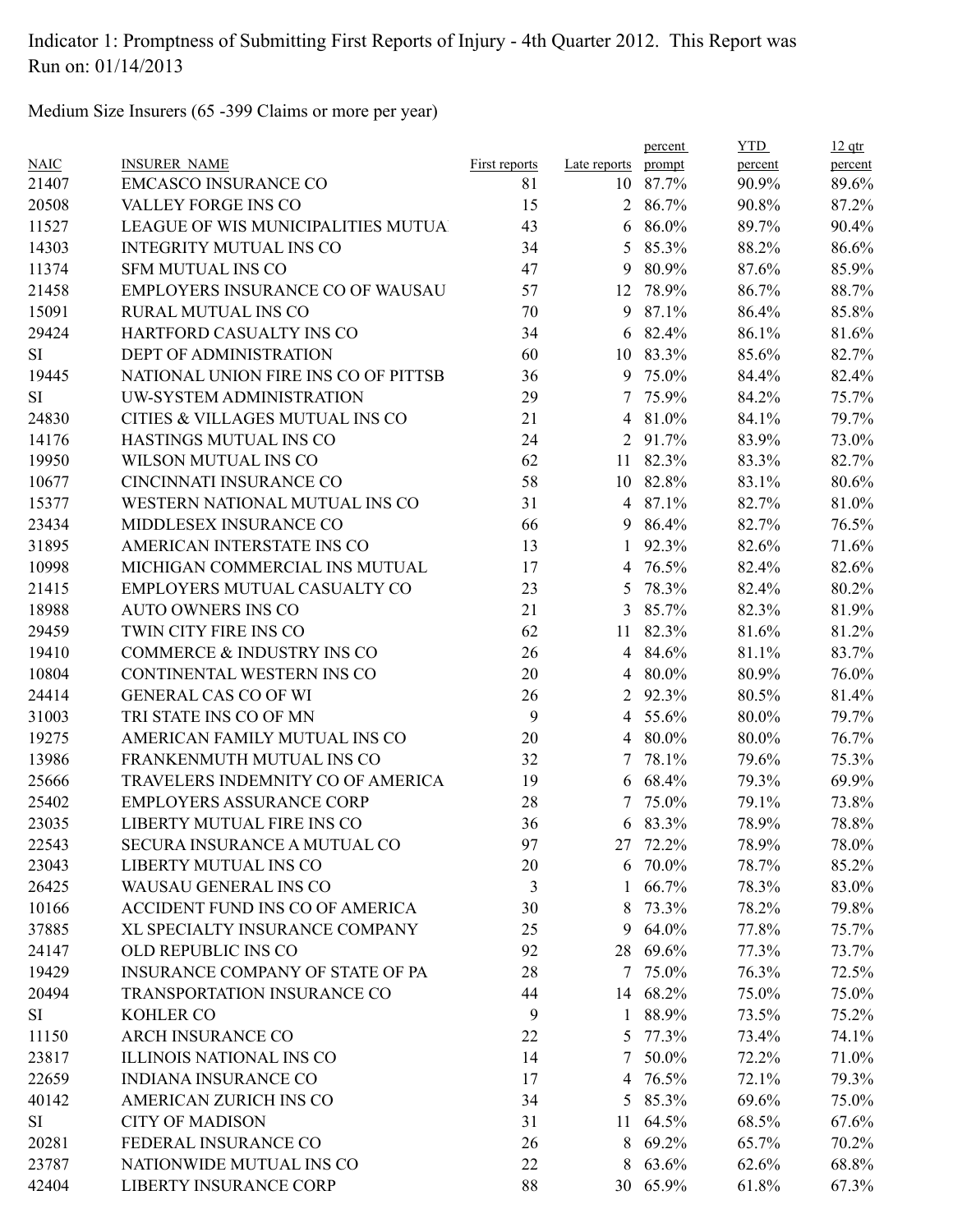Medium Size Insurers (65 -399 Claims or more per year)

|           | <b>Totals for Group:</b>            | 1,853         |              | 426 77.0%       | 78.5%      | 77.7%    |
|-----------|-------------------------------------|---------------|--------------|-----------------|------------|----------|
| 23396     | AMERISURE MUTUAL INS CO             | 17            | 10           | 41.2%           | 40.8%      | 50.3%    |
| 25887     | UNITED STATES FIDELITY & GUARANTY C | 6             |              | $2\quad 66.7\%$ | 52.6%      | 77.8%    |
| SI        | <b>COUNTY OF MILWAUKEE</b>          | 33            | 13           | 60.6%           | 54.2%      | 41.5%    |
| 35386     | FIDELITY & GUARANTY INS CO          |               | $\Omega$     | $100.0\%$       | 58.3%      | 70.9%    |
| <b>SI</b> | MILWAUKEE BOARD OF SCHOOL DIR       | 74            | 29           | 60.8%           | 58.5%      | $62.1\%$ |
| N AIC     | <b>INSURER NAME</b>                 | First reports | Late reports | prompt          | percent    | percent  |
|           |                                     |               |              | percent         | <b>YTD</b> | $12$ qtr |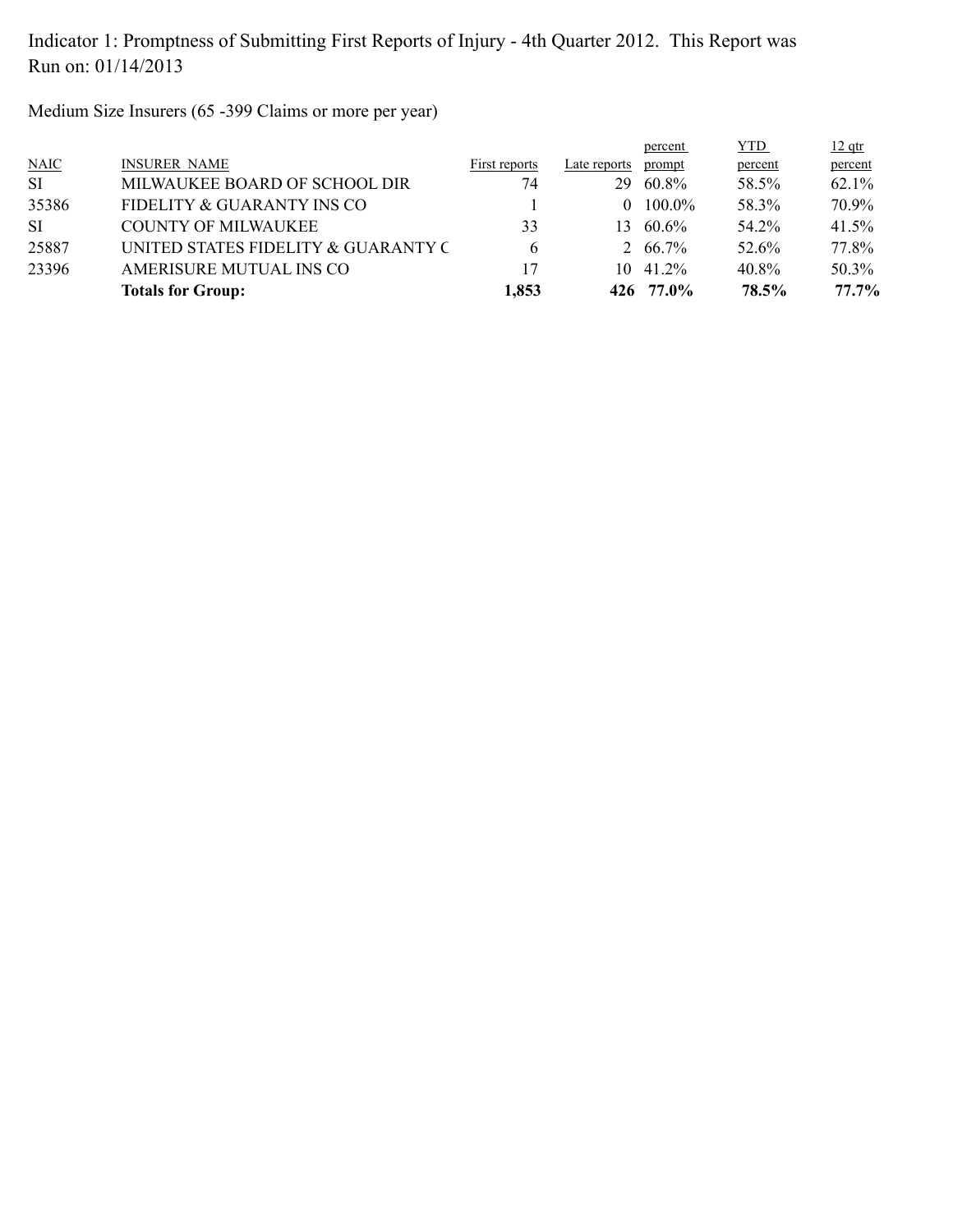Small Size Insurers (Less than 65 Claims per year)

| <b>NAIC</b> | <b>INSURER NAME</b>                | <b>First reports</b>     | Late reports   | percent<br>prompt | <b>YTD</b><br>percent | $12$ qtr<br>percent |
|-------------|------------------------------------|--------------------------|----------------|-------------------|-----------------------|---------------------|
| 25976       | UTICA MUTUAL INS CO                | $\theta$                 |                | $0\quad 0.0\%$    | 75.0%                 | 95.2%               |
| SI          | <b>COUNTY OF WASHINGTON</b>        | 8                        |                | $0$ 100.0%        | 100.0%                | 92.9%               |
| 12006       | DISTRICTS MUTUAL INS               | 8                        | 2              | 75.0%             | 90.6%                 | 91.6%               |
| 13935       | FEDERATED MUTUAL INS CO            | 23                       | 3 <sup>1</sup> | 87.0%             | 88.0%                 | 91.4%               |
| 21180       | <b>SENTRY SELECT</b>               | $\overline{2}$           | $\theta$       | 100.0%            | 91.3%                 | 89.4%               |
| SI          | SSM HEALTH CARE OF WISCONSIN INC   | $\tau$                   | 3              | 57.1%             | 80.9%                 | 88.9%               |
| SI          | <b>KWIK TRIP INC</b>               | 9                        |                | 2 77.8%           | 85.7%                 | 88.7%               |
| 11371       | <b>GREAT WEST CASUALTY CO</b>      | 15                       | $\mathbf{1}$   | 93.3%             | 91.8%                 | 88.6%               |
| 26956       | WIS COUNTY MUTUAL INS CORP         | 7                        |                | 2 71.4%           | 86.5%                 | 87.7%               |
| 36463       | DISCOVER PROPERTY & CASUALTY INSUF | 8                        |                | 1 87.5%           | 89.1%                 | 87.7%               |
| SI          | NEWPAGE WISCONSIN SYSTEM INC       | 9                        |                | 88.9%             | 84.6%                 | 86.2%               |
| 33600       | L M INSURANCE CORP                 | 5                        | 1              | 80.0%             | 87.5%                 | 86.1%               |
| 32700       | <b>OWNERS INS CO</b>               | 6                        | $\mathbf{1}$   | 83.3%             | 93.5%                 | 85.5%               |
| SI          | TARGET CORP (STORES)               | 16                       |                | 3 81.3%           | 93.0%                 | 85.3%               |
| SI          | WISCONSIN BELL INC                 | $\boldsymbol{0}$         |                | $0.0\%$           | 55.6%                 | 84.1%               |
| SI          | MARTEN TRANSPORT LTD               | 10                       | $\mathbf{1}$   | 90.0%             | 97.5%                 | 83.7%               |
| SI          | <b>BRIGGS &amp; STRATTON CORP</b>  | $\overline{c}$           |                | $0$ 100.0%        | 80.0%                 | 82.5%               |
| 30104       | HARTFORD UNDERWRITERS INS CO       | 6                        | 1              | 83.3%             | 77.1%                 | 82.1%               |
| SI          | <b>USF HOLLAND INC</b>             | 6                        | $\theta$       | 100.0%            | 90.3%                 | 81.7%               |
| SI          | SCHNEIDER NATIONAL CARRIERS INC    | 5                        | $\overline{2}$ | 60.0%             | 78.6%                 | 81.7%               |
| SI          | <b>COLUMBIA-ST MARY'S GROUP</b>    | 10                       | 3              | 70.0%             | 81.1%                 | 81.5%               |
| 19682       | HARTFORD FIRE INSURANCE CO         | 18                       | 1              | 94.4%             | 82.3%                 | 81.5%               |
| 20397       | VIGILANT INSURANCE CO              | 20                       | 6              | 70.0%             | 79.4%                 | 81.3%               |
| 26271       | ERIE INSURANCE EXCHANGE            | 22                       |                | 4 81.8%           | 82.9%                 | 80.2%               |
| 41394       | BENCHMARK INSURANCE CO             | 5                        | 1              | 80.0%             | 66.7%                 | 79.4%               |
| 13021       | UNITED FIRE & CASUALTY CO          | 9                        | 1              | 88.9%             | 81.8%                 | 79.0%               |
| 24228       | PEKIN INSURANCE CO                 | 33                       | 7              | 78.8%             | 84.9%                 | 79.0%               |
| SI          | <b>CITY OF KENOSHA</b>             | 12                       | 3              | 75.0%             | 82.9%                 | 78.1%               |
| 39926       | SELECTIVE INS CO OF THE SOUTHEAST  | $\mathbf{0}$             | $\overline{0}$ | $0.0\%$           | $0.0\%$               | 76.6%               |
| 19038       | TRAVELERS CASUALTY & SURETY CO     | 9                        | 4              | 55.6%             | 77.1%                 | 76.2%               |
| 10472       | <b>CAPITOL INDEMNITY CORP</b>      | $\mathbf{1}$             |                | $0$ 100.0%        | 73.7%                 | 74.6%               |
| 43575       | INDEMNITY INSURANCE CO OF NORTH AN | 13                       |                | 2 84.6%           | 80.4%                 | 74.4%               |
| SI          | P&H MINING EQUIPMENT INC           | 14                       |                | 4 71.4%           | 84.1%                 | 74.2%               |
| 36234       | PREFERRED PROFESSIONAL INS CO      | $\overline{2}$           |                | $0$ 100.0%        | 76.5%                 | 74.0%               |
| 18767       | CHURCH MUTUAL INSURANCE CO         | 10                       | 1              | 90.0%             | 75.0%                 | 73.0%               |
| 20702       | ACE FIRE UNDERWRITERS INSURANCE CO | $\mathbf{0}$             | $\overline{0}$ | $0.0\%$           | 100.0%                | 72.3%               |
| SI          | <b>COUNTY OF DANE</b>              | 7                        |                | 4 42.9%           | 56.5%                 | 70.9%               |
| 25143       | STATE FARM FIRE & CASUALTY CO      | 11                       |                | 3 $72.7\%$        | 73.5%                 | 69.7%               |
| 23442       | PATRIOT GENL INS CO                | $\boldsymbol{0}$         | $\overline{0}$ | $0.0\%$           | $0.0\%$               | 68.4%               |
|             | CNH AMERICA LLC                    |                          |                | 4 75.0%           |                       |                     |
| SI          | <b>CHARTER OAK FIRE INS CO</b>     | 16                       |                |                   | 72.6%                 | 67.8%               |
| 25615       |                                    | 7                        | $\overline{0}$ | 100.0%            | 71.4%                 | 67.1%               |
| 31232       | WORK FIRST CASUALTY CO             | $\overline{\mathcal{A}}$ |                | 1 75.0%           | 71.0%                 | 67.0%               |
| SI          | FEDERAL EXPRESS CORPORATION        | 7                        | 2              | 71.4%             | 75.7%                 | 66.7%               |
| 19259       | SELECTIVE INS CO OF SOUTH CAROLINA | 15                       | 7              | 53.3%             | 60.6%                 | 66.2%               |
| 31534       | CITIZENS INSURANCE CO OF AMERICA   | 8                        |                | 3 $62.5%$         | 30.8%                 | 62.9%               |
| 26247       | AMERICAN GUARANTEE & LIABILITY INS | 6                        |                | 4 33.3%           | 54.2%                 | 62.5%               |
| 12777       | <b>CHUBB INDEMNITY INS CO</b>      | 2                        |                | $2\ \ 0.0\%$      | 61.1%                 | 62.4%               |
| SI          | MILWAUKEE TRANSPORT SERVICES INC   | 9                        |                | 4 55.6%           | 69.2%                 | 61.1%               |